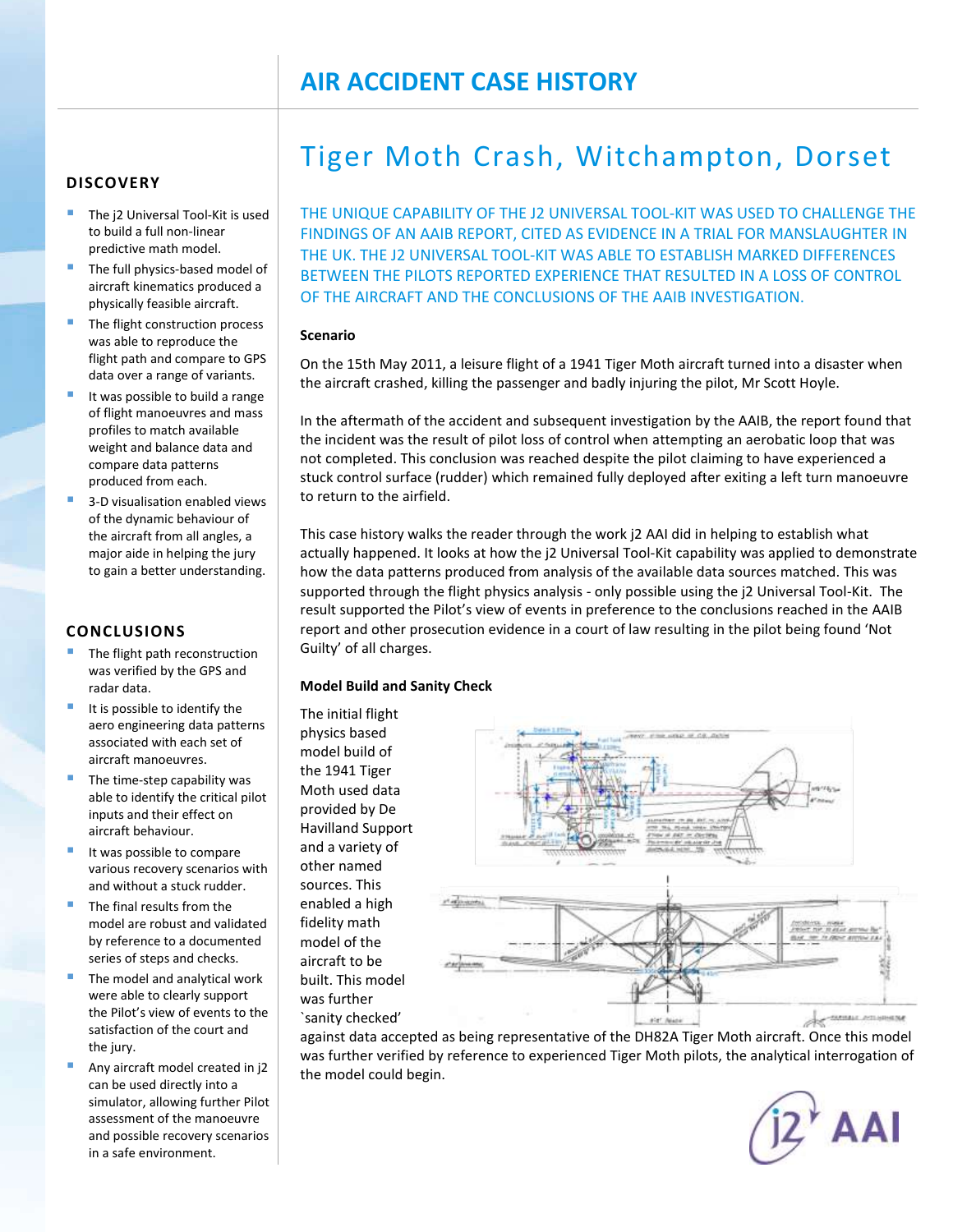# **AIR ACCIDENT CASE HISTORY**

**Model Interrogation Process** The first stage was to investigate the performance of a loop. This allowed j2 to investigate the impact of a variety of weights and balances, aircraft speeds and pilot control inputs likely to have resulted in a successful loop being completed.

J2 was also able to examine what variations in each of these attributes could result in the aircraft stalling, producing an unsuccessful loop. Through experienced pilot de-briefings, the recovery procedures in order to regain control in the event of a failed loop - assuming no restrictions in the control surface movements.

The **j2 Universal Tool-Kit** is able to reproduce all the aircraft states and surface deflections as a result of the pilot inputs. GPS data was available up to a brief period prior to the crash. This allowed j2 AAI to verify aircraft speeds, headings and data patterns of interest over time. All scenarios presented were compared to this data to establish a strong correlation in characteristics. All results are presented both graphically and in a 3-D Virtual environment.

#### **Accident Scenario Recreation**

With alternative hypotheses exhausted, j2 recreated the Pilot's description of events. These were converted into pilot inputs and applied to the full analytical aircraft dynamic model. These events are summarised below:

- Performing a turn from SE to NW when deploying the rudder, a small resistance had to be overcome and this was felt through the force in the pedal.
- On exiting the turn the rudder remained deployed and stuck fully left.
- Once in level flight, the influence of the deflected rudder was causing the aircraft to yaw and roll to the left relative to the direction of flight (NW).
- The Pilot deployed right aileron to control the roll influence.
- The pilot decided to centre the controls to see if this would "free up" the rudder
- On centring the controls, the Tiger Moth then initiated a rapid, nose down pitch, and yaw and roll to the left.
- To assert control the pilot moved the stick back and to the right. This initiated a rapid nose up attitude and loss of air speed which produced a wing stall. The aircraft then entered a spin to the left and the stuck rudder prevented the pilot regaining control.
- The aircraft crashed to the ground rotating to the left.





#### **More Information**

For further information contact j2 Aircraft Dynamics

#### **John Jeffery, MSc.**

**T**: (0044)7973 717311

**E**: [john.jeffery@j2aircraft.com](mailto:john.jeffery@j2aircraft.com)

What was found after the analysis of all suggested scenarios had been performed was that the only solution that matched the available GPS evidence was the Pilot's sequence of events. In all other scenarios the aircraft was able to recover prior to hitting the ground.